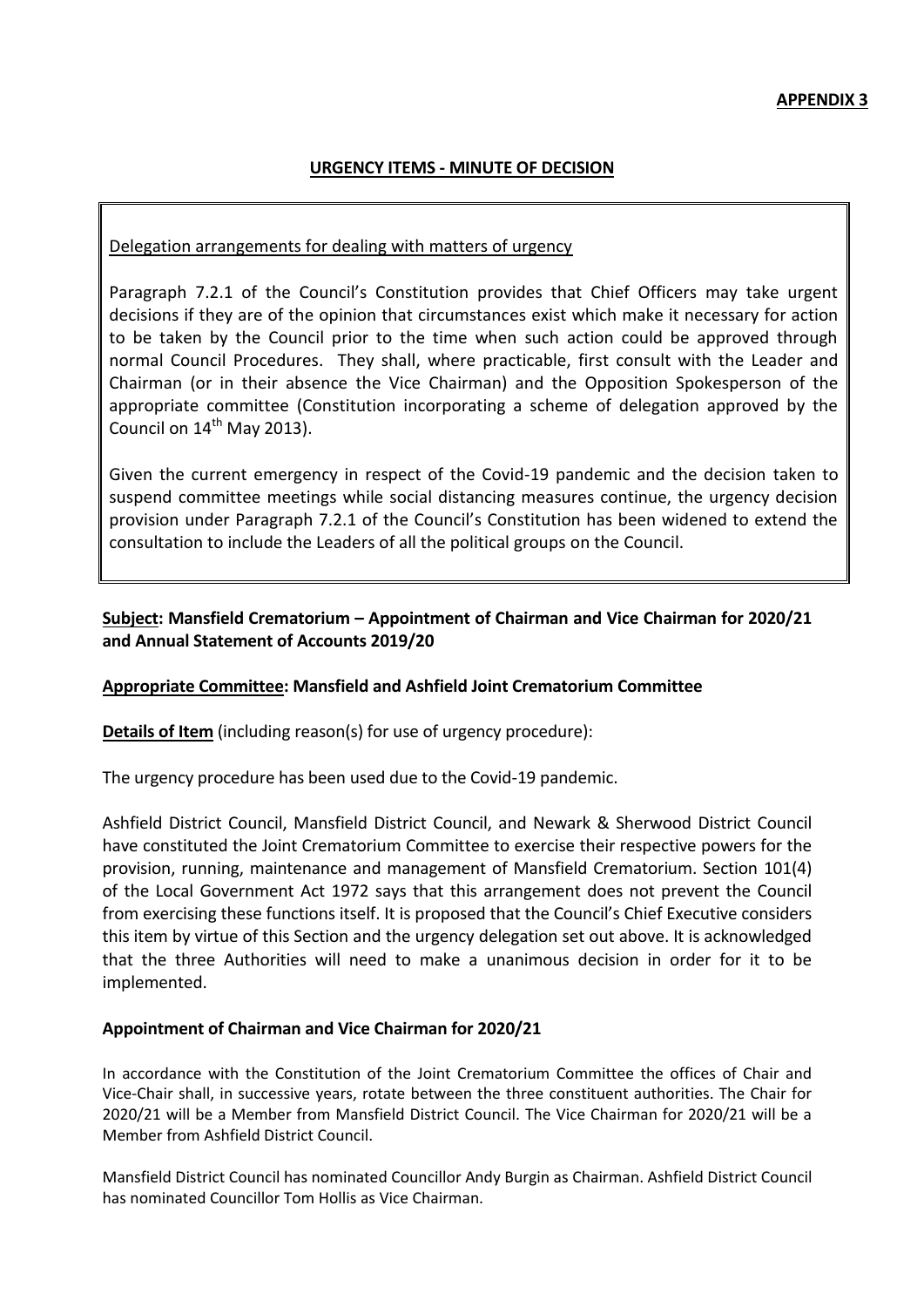## **Decision**

- (i) That Councillor Andy Burgin of Mansfield District Council be appointed as the Chairman of the Committee for the year 2020/21.
- (ii) That Councillor Tom Hollis of Ashfield District Council be appointed as the Vice Chairman of the Committee for the year 2020/21.

## **Annual Statement of Accounts 2019/20**

The annual statement of accounts for the Joint Crematorium Committee is a statutory document which must be produced and approved by the Committee. The report attached to this urgency decision together with its appendices (referenced below) presents the annual report and statement of accounts for 2019/2020 showing the Committee's financial position as at 31 March 2020 and the revenue and capital activity during the financial year.

The Recommendations in the report are: -

- (i) The statement of accounts as presented in Appendix A for the financial year 2019/2020 is approved.
- (ii) The 2019/2020 budgeted surplus distribution as detailed in Appendix A, page 8, 3.6, is approved.
- (iii) The remaining carried forward revenue budget of £16,997 for upgraded CCTV equipment, as detailed in 3.7, currently held in general reserves, to be carried forward into 2020/2021 is approved.
- (iv) The £750,000 capital budget for replacement abatement equipment and associated works, as detailed in 3.8, to be carried forward into 2020/2021 is approved
- (v) The revenue expenditure £11,003 for webcasting equipment as detailed in 3.7, previously approved to be financed from general reserves, is for noting only.
- (vi) The detailed revenue and capital information provided in Appendix C, is for noting only.
- (vii) The financial information provided in Appendix D and usage information provided in Appendix E, is for noting only.

In consultation regarding this report Ashfield District Council Members requested further detail regarding recommendations (iii) and (iv) in order to be suitably informed to consider approval. Mansfield District Council Officers agreed in response to provide further information in due course, but requested that in order to finalise the contract and commence abatement works without delay, the amount for the works which have been identified to date (£627,000), be approved. Officers advised that it is likely further works will be identified once the abatement work has commenced, and if so Committee will be asked to approve additional spend.

### **Decision**

- (i) The statement of accounts as presented in Appendix A for the financial year 2019/2020 is approved.
- (ii) The 2019/2020 budgeted surplus distribution as detailed in Appendix A, page 8, 3.6, is approved.